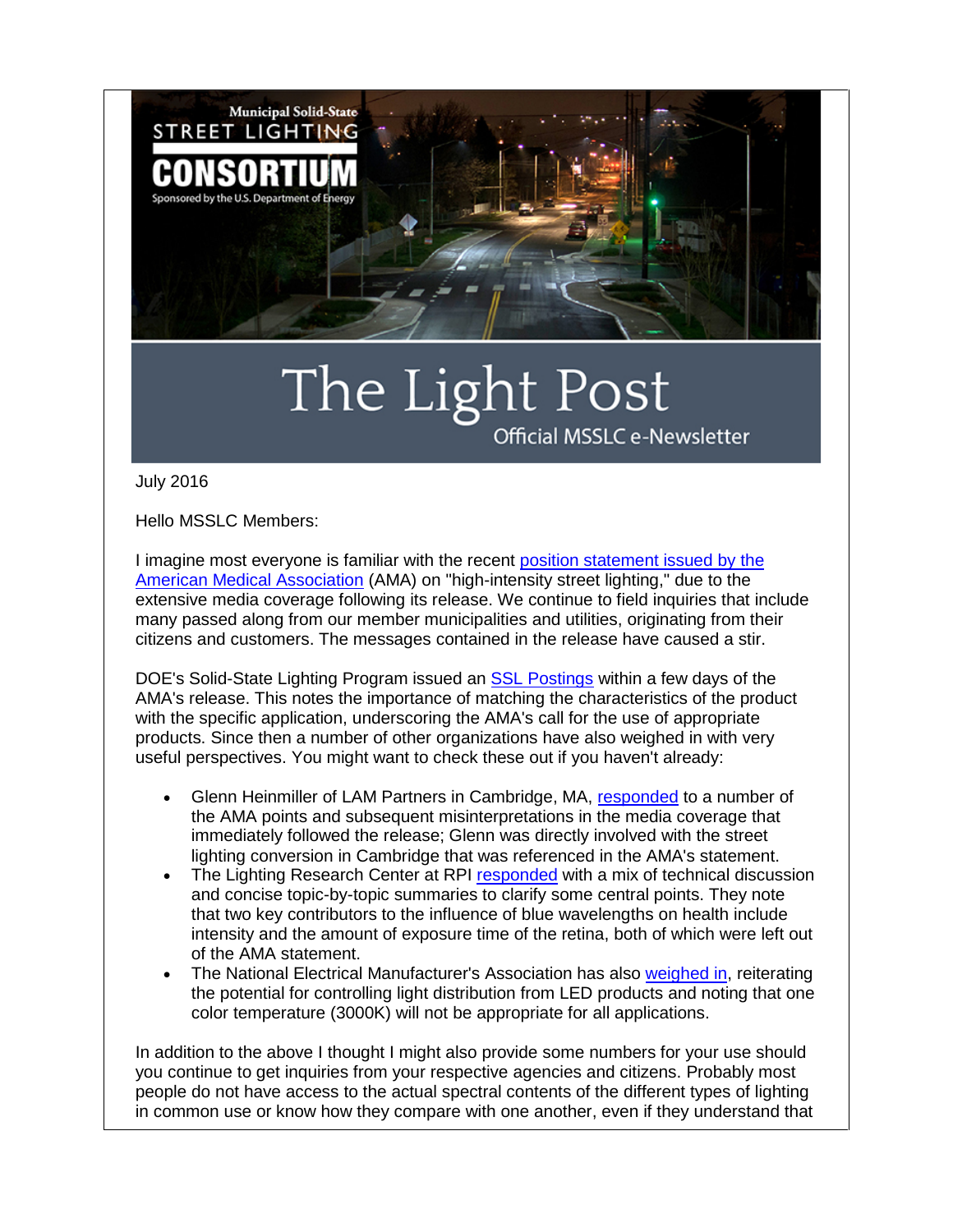virtually all lighting sources produce *some* amount of melanopic content. Melanopic content is of interest here because it is regarded as a primary indicator of the relative potential for the listed light sources to stimulate the human biological responses that are the subject of much of the AMA's statement. Note, however, that influences from other photoreceptors like the rods and cones are also known to contribute to biological responses such as circadian and neurophysiological regulation, but in ways that are not fully clear to the medical research community.

Table 1 lists various sources used in street and area lighting and selected performance characteristics related to their spectral content. Data for each source includes a measured Correlated Color Temperature (CCT), the calculated percentage of radiant power contained in "blue wavelengths" (defined here from the literature related to sky glow as wavelengths between 405 and 530 nanometers [nm]), and the corresponding scotopic and melanopic multipliers relative to a high-pressure sodium (HPS) baseline, normalized for equivalent lumen output. Note that research on the contributions of different types of photoreceptors to visual and non-visual responses continues (e.g., see [Amundadottir,](http://r20.rs6.net/tn.jsp?t=9icqcbyab.0.0.az4c8joab.0&id=preview&r=3&p=http%3A%2F%2Flrt.sagepub.com%2Fcontent%2Fearly%2F2016%2F06%2F27%2F1477153516655844.abstract)  [2016;](http://r20.rs6.net/tn.jsp?t=9icqcbyab.0.0.az4c8joab.0&id=preview&r=3&p=http%3A%2F%2Flrt.sagepub.com%2Fcontent%2Fearly%2F2016%2F06%2F27%2F1477153516655844.abstract) [Schlangen, 2016;](http://r20.rs6.net/tn.jsp?t=9icqcbyab.0.0.az4c8joab.0&id=preview&r=3&p=http%3A%2F%2Flightingforpeople.eu%2F2016%2Fwp-content%2Fuploads%2F2015%2F08%2FHCL-needs-new-quantities-for-light-intensity.pdf) [Lucas et al., 2014\)](http://r20.rs6.net/tn.jsp?t=9icqcbyab.0.0.az4c8joab.0&id=preview&r=3&p=http%3A%2F%2Fwww.sciencedirect.com%2Fscience%2Farticle%2Fpii%2FS0166223613001975) and may warrant updates to this table in the future.

|         | Table 1. Selected blue light characteristics of various outdoor lighting sources at equivalent lumen |  |  |
|---------|------------------------------------------------------------------------------------------------------|--|--|
| output. |                                                                                                      |  |  |

|     |                             |        |               | Luminous  | Scotopic content | <b>Melanopic content</b> |
|-----|-----------------------------|--------|---------------|-----------|------------------|--------------------------|
| Row | Light source                | CCT(K) | % Blue*       | Flux (Im) | relative to HPS  | relative to HPS**        |
| А   | PC white LED                | 2700   | 17% - 20%     | 1000      | $1.77 - 1.82$    | $1.90 - 2.06$            |
| в   | PC white LED                | 3000   | 18% - 25%     | 1000      | $1.89 - 2.13$    | $2.10 - 2.51$            |
| C   | PC white LED                | 3500   | 22% - 27%     | 1000      | $2.04 - 2.37$    | $2.34 - 2.97$            |
| D   | PC white LED                | 4000   | $27\% - 32\%$ | 1000      | $2.10 - 2.65$    | $2.35 - 3.40$            |
| Ε   | PC white LED                | 4500   | 31% - 35%     | 1000      | $2.35 - 2.85$    | $2.75 - 3.81$            |
| F   | PC white LED                | 5000   | 34% - 39%     | 1000      | $2.60 - 2.89$    | $3.18 - 3.74$            |
| G   | PC white LED                | 5700   | 39% - 43%     | 1000      | $2.77 - 3.31$    | $3.44 - 4.52$            |
| н   | PC white LED                | 6500   | 43% - 48%     | 1000      | $3.27 - 3.96$    | $4.38 - 5.84$            |
|     | Narrowband amber LED        | 1606   | 0%            | 1000      | 0.36             | 0.12                     |
|     | Low pressure sodium         | 1719   | 0%            | 1000      | 0.35             | 0.10                     |
| Κ   | PC amber LED                | 1872   | 1%            | 1000      | 0.70             | 0.42                     |
| ι   | High pressure sodium        | 1959   | 9%            | 1000      | 0.89             | 0.86                     |
| м   | <b>High pressure sodium</b> | 2041   | 10%           | 1000      | 1.00             | 1.00                     |
| N   | Incandescent                | 2851   | 12%           | 1000      | 2.26             | 2.79                     |
| O   | Halogen                     | 2934   | 13%           | 1000      | 2.28             | 2.81                     |
| p   | F32T8/830 fluorescent       | 2940   | 20%           | 1000      | 2.02             | 2.29                     |
| Q   | Metal halide                | 3145   | 24%           | 1000      | 2.16             | 2.56                     |
| R   | F32T8/835 fluorescent       | 3480   | 26%           | 1000      | 2.37             | 2.87                     |
| S   | F32T8/841 fluorescent       | 3969   | 30%           | 1000      | 2.58             | 3.18                     |
| T   | Metal halide                | 4002   | 33%           | 1000      | 2.53             | 3.16                     |
| U   | Metal halide                | 4041   | 35%           | 1000      | 2.84             | 3.75                     |

\* Percent blue calculated according to LSPDD: Light Spectral Power Distribution Database, [http://galileo.graphycs.cegepsherbrooke.qc.CA/app/en/home.](http://r20.rs6.net/tn.jsp?t=9icqcbyab.0.0.az4c8joab.0&id=preview&r=3&p=http%3A%2F%2Fgalileo.graphycs.cegepsherbrooke.qc.ca%2Fapp%2Fen%2Fhome) The specific calculation, developed for evaluating the potential for affecting sky glow, divides the radiant power contained in the wavelengths between 405 and 530 nm by the total radiant power contained from 380 to 780 nm, for each light source.

\*\* Melanopic content calculated according to CIE Irradiance Toolbox, [http://files.cie.co.at/784\\_TN003\\_Toolbox.xls,](http://r20.rs6.net/tn.jsp?t=9icqcbyab.0.0.az4c8joab.0&id=preview&r=3&p=http%3A%2F%2Ffiles.cie.co.at%2F784_TN003_Toolbox.xls) 2015 as derived fro[m Lucas et al., 2014.](http://r20.rs6.net/tn.jsp?t=9icqcbyab.0.0.az4c8joab.0&id=preview&r=3&p=http%3A%2F%2Fwww.sciencedirect.com%2Fscience%2Farticle%2Fpii%2FS0166223613001975)

**Key:** PC -- Phosphor Converted; LED -- Light Emitting Diode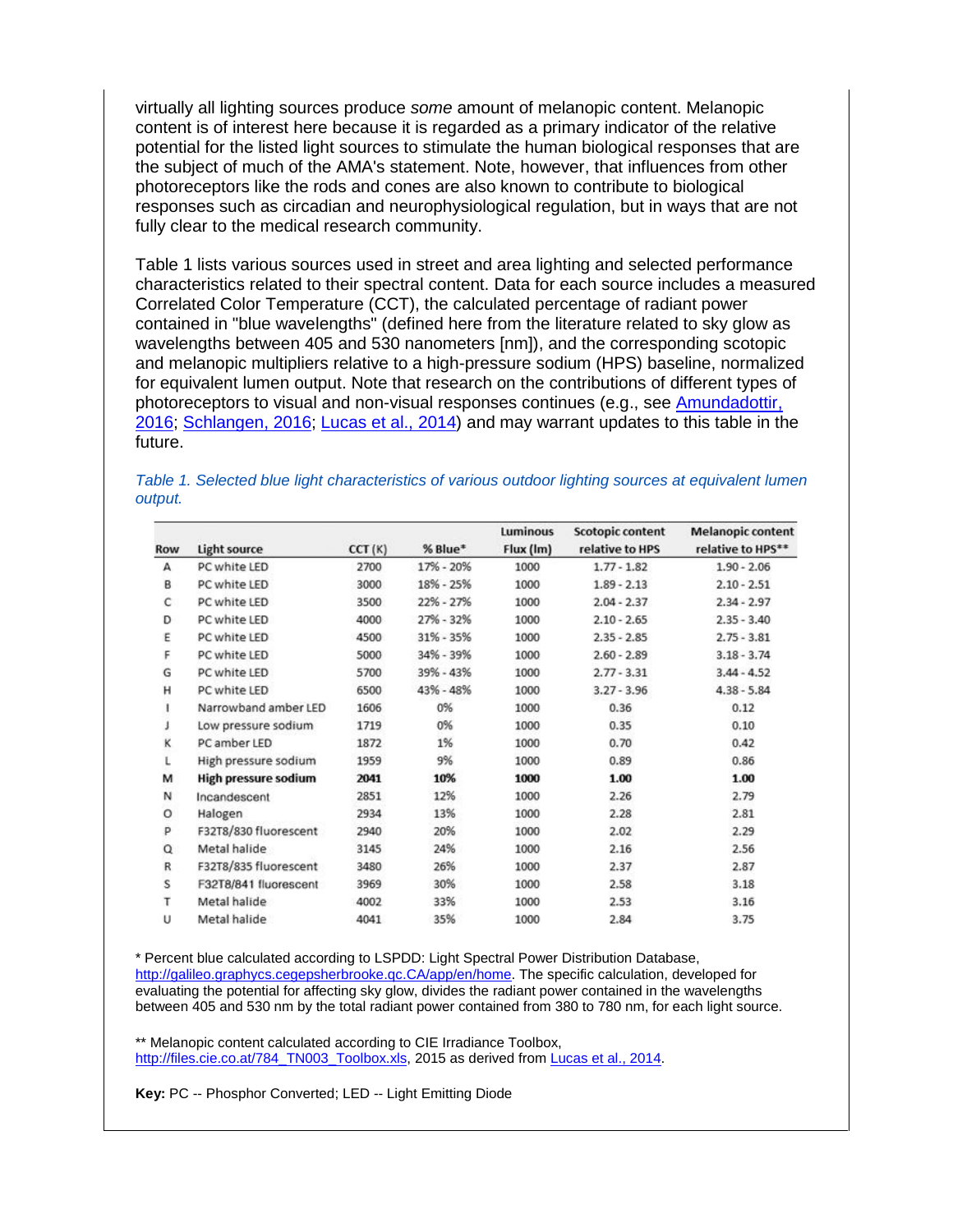As most products differ slightly from one another, the scotopic and melanopic values presented should be taken as being typical for the associated light source type, rather than exact. We have included ranges, for which we have data, to indicate the upper and lower limits that might be found in a representative set of LED product samples. The number of product samples underlying each CCT ranges from 2 (for 2700 K) to 19 (for 3000 K), with others falling in between (76 samples in all). Conventional light sources are all listed with single values rather than a range because DOE has performed less testing on those, but they would likewise be most accurately characterized by a range (albeit narrower than LED).

It is important to understand that performing a calculation with these values only provides an idea of the relative *potential* to cause human health impacts, rather than the actual (if any) impact of the melanopic content. These values do not yet take into account several critically-contributing factors noted in the LRC paper linked above, such as the intensity one might expect to find inside a bedroom from a streetlight outside. Furthermore, the melanopic content itself directly scales with light output for a given source, so reducing output by dimming dynamically reduces the corresponding content.

Finally, note that the scotopic and melanopic contents reported are listed relative to HPS, which was selected as the baseline for comparison due to its predominance in the existing outdoor lighting market.

The influence of blue wavelengths is immediately evident in all "white light" sources containing them. In addition, as demonstrated by the relative melanopic contents of conventional lighting sources in the table, the blue light issues being raised by the AMA are clearly nothing new to our lighted environment. What *is* new is our increased understanding of their *potential* influence regarding human and environmental health issues, as the related research progresses.

## **Estimating the potential impacts**

A commonly cited advantage of LED lighting is the superior control available over its light distribution. This advantage arises because a luminaire needs to fit its output to a target area, for example a rectangular stretch of roadway extending 100+ feet out from under each side of a streetlight. To satisfy the application, fixtures employing omni-directional emitters like glass lamps require significant reshaping of the lamp's output through reflectors and lenses, and despite great skill in this regard, the results remain far from perfect with large components of the light continuing to exit the fixture in unwanted directions. The latter often results in light trespass, glare, uplight (in older installations especially) and non-uniform illumination on the ground, all of which amount to wasted light and energy. In contrast, because LEDs emit in only one hemispherical direction, the optics' job of shaping their light output into the pattern wanted is much easier from the start, and thereby enables the elimination of much of this waste.

One direct benefit resulting from the improved distribution is that lamp-based fixtures are now routinely being replaced with LED products that emit only half (or less) of the light output of the replaced conventional light source. This is a key concept for estimating the potential for impact from a lighting conversion program. For example, if product X has a melanopic content twice that of product Y, but can be run at one-third the output, then converting to product X might actually reduce melanopic output. As previously noted, dimming a given product similarly reduces its emitted melanopic content, in direct proportion to the reduced light output.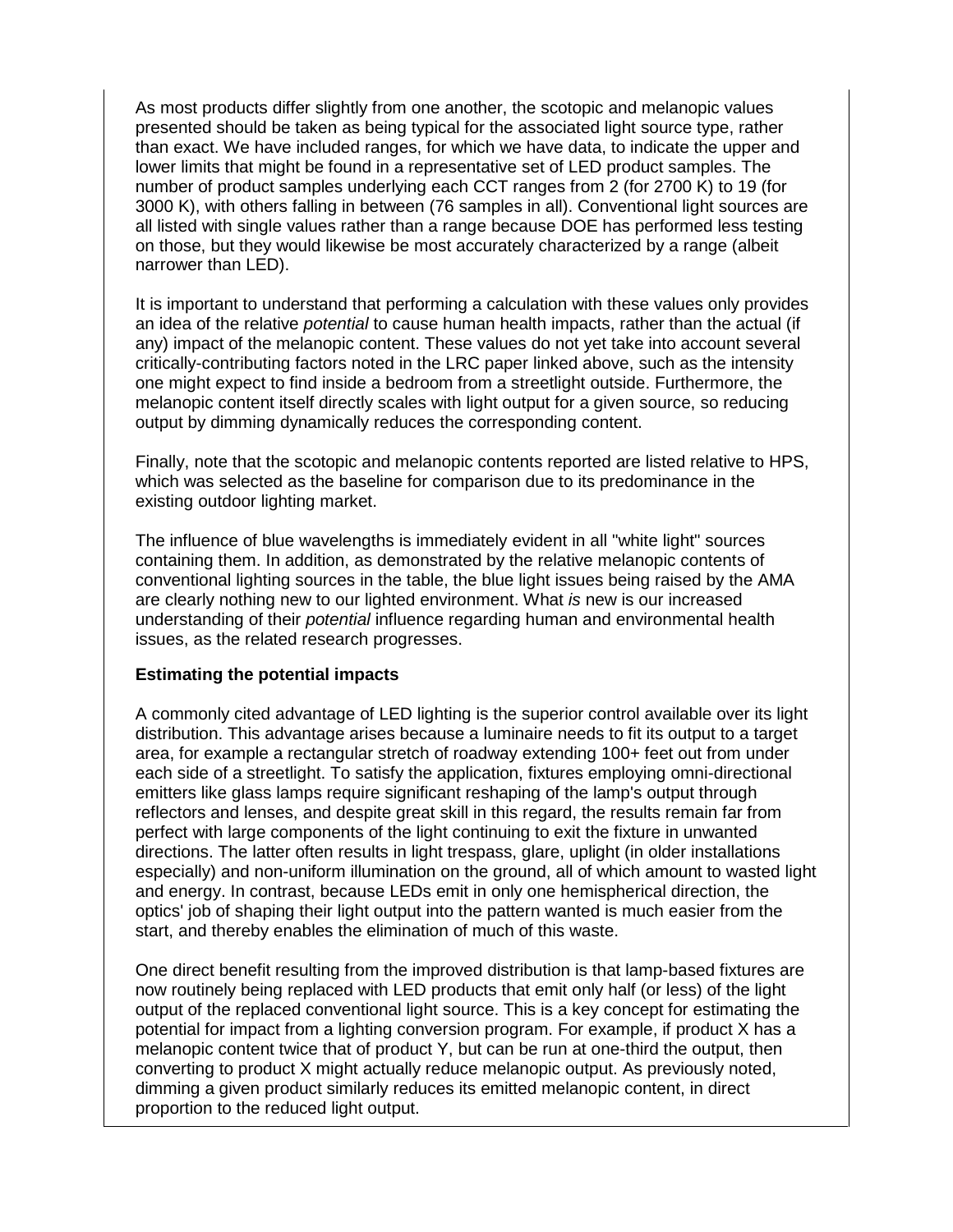Numerous real-world examples exist of such reductions being achieved in actual street lighting conversion programs around the U.S. As a salient example, the city where I live, Portland, OR, has replaced its previous 100 W HPS fixtures emitting about 9,000 lumens (initial) with 4000 K LED products that are set to an initial output of 3,000 lumens, achieving a two-thirds reduction. As a result, in absolute terms, the LED products in Portland have likely had little impact on the melanopic output compared to the previous (and notably non-white) HPS fixtures they replaced, because the reduced light output offsets the LED's higher melanopic multiplier.

A second example is Cambridge, MA, which installed a dimming control system when it converted its street lighting to LED in 2013. According to a complete inventory of its lighting system at the time, the city replaced a total of about 54 million lumens (initial) of HPS lighting with about 32 million lumens (initial) of 4000 K LED lighting. The city's "maintained" setting of the controls system is at 70% output, meaning it actually only uses about 22.4 million lumens to light its streets at dusk when the lights first come on. Moreover, at midnight the dimmer setting is further reduced by another 50% (i.e., to 35% of full output), where it remains until early morning. Assuming even a high melanopic content factor relative to the original HPS of 3.4, during the initial evening hours its relative melanopic content emissions would amount to 3.4 x (22.4/54) = **1.41x** those of the original HPS system. From midnight to the early morning hours, this value is reduced again by 0.5, yielding a factor of about **0.71x**. In other words, the Cambridge system has offset the increase in melanopic content of converting to 4000 K lights, at least during the middle of the night, by reducing their output while still gaining the benefits of improved visibility, reduced energy and maintenance, and increased lifetime and reliability.

To summarize a few key takeaways:

- The spectral content of a light source determines its melanopic content and can thereby be used to help in selecting the associated level of melanopic content of a system. In contrast, while CCT is acceptable as a first approximation of spectral content, it is a less accurate measure of relative melanopic content than SPD. The significant overlap between melanopic contents of PC White LEDs at 3000 K and 4000 K in the table, for example, shows that simply substituting a 3000 K product for a 4000 K product may not necessarily accomplish the intended result.
- The "raw" melanopic content produced by a light source is only one contributor to any ensuing environmental or health impacts actually realized. Focusing exclusively on that measure (or any single measure, such as CCT) ignores the various means of controlling or offsetting the increased melanopic content of white light sources, and particularly those noted (e.g., greatly improved distribution, dimming capability) that are enabled by LED technology.
- The ranges in melanopic content available among LED products suggest that LEDs offer substantial flexibility towards tailoring them to the specific application.
- For a given light source, output from the luminaire is directly related to its emitted level of melanopic content, so reducing initial output (as in the Portland example) or dimming the system (as Cambridge does after midnight) offer direct, easily realized reductions in this regard.

The real value in LEDs, as has been stressed all along, comes from the combination of these elements. The wide-ranging capabilities and characteristics of LEDs are greater than any other lighting source that has come before them, and thus they offer unparalleled potential for addressing the issues raised by the AMA. As noted in the [SSL](http://r20.rs6.net/tn.jsp?t=9icqcbyab.0.0.az4c8joab.0&id=preview&r=3&p=http%3A%2F%2Fenergy.gov%2Fsites%2Fprod%2Ffiles%2F2016%2F06%2Ff32%2Fpostings_06-21-16.pdf)  [Postings,](http://r20.rs6.net/tn.jsp?t=9icqcbyab.0.0.az4c8joab.0&id=preview&r=3&p=http%3A%2F%2Fenergy.gov%2Fsites%2Fprod%2Ffiles%2F2016%2F06%2Ff32%2Fpostings_06-21-16.pdf) LEDs are a critical part of the solution provided that these functionalities are applied. This is the message that should be shared.